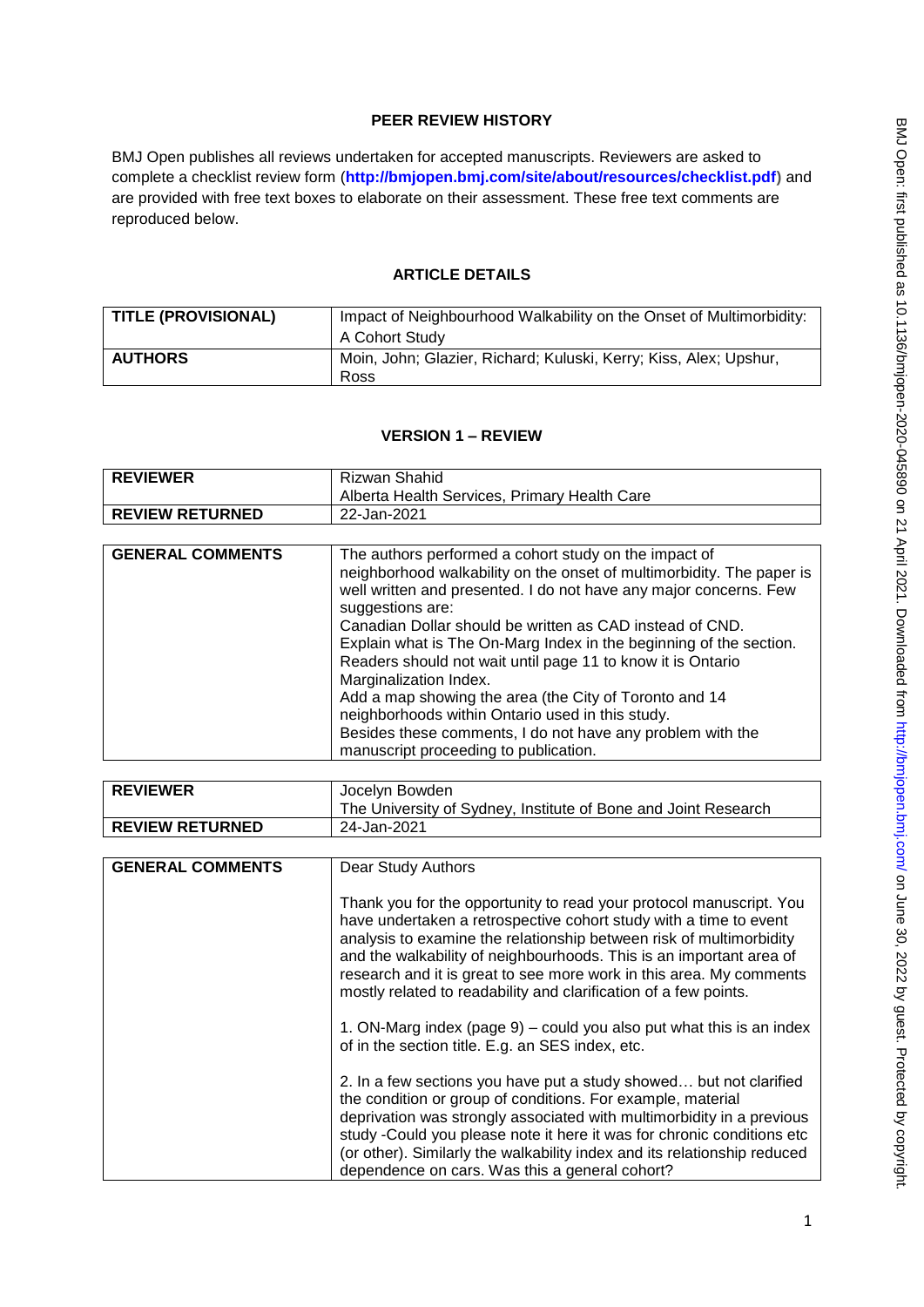| 3. Please spell out the ICES acronym in full at first use, or at least in<br>the Methods section.                                                                                                                                                                                                                                                                                                                  |
|--------------------------------------------------------------------------------------------------------------------------------------------------------------------------------------------------------------------------------------------------------------------------------------------------------------------------------------------------------------------------------------------------------------------|
| 4. Age groups: Please make the reporting of your age groups<br>consistent. The abstract only mentions 20-64, but your statistical<br>analysis and other section mentions stratification by the two age<br>brackets. Please make the abstract consistent with the main text as<br>you have reported to 95 in your results.                                                                                          |
| 5. Also page 15 line 33, can you please add here you have run the<br>stratified by analysis by age grouping (or other), as a reminder to the<br>reader.                                                                                                                                                                                                                                                            |
| 6. Results: I was getting very confused with the different quintiles as<br>I read (walkability and deprivation), especially as the scales are<br>reversed (Q1= least deprived but also least walkable). I know you<br>have tried to explain it clearly, but could you give them a different<br>acronym or similar so its really obvious to a lay reader what you are<br>discussing (especially in the Discussion)? |
| 7. Results (p16 line 37), are the deprived levels here correct? Isn't<br>Q1 the least deprived?                                                                                                                                                                                                                                                                                                                    |
| 8. Discussion: Opening sentence: Is this across all ages or just for<br>< 65?                                                                                                                                                                                                                                                                                                                                      |
| 9. Discussion: Out of interest - were you able to look at any of the<br>specific chronic diseases as subgroups? For example<br>musculoskeletal conditions (especially in the lower limb) are often<br>linked to walkability and have a huge impact on other chronic<br>conditions such as CVD, diabetes etc. Were you able to look at or<br>infer anything from your results.                                      |
| 10. Page 22, line 44. I think you mean from, rather than form here.                                                                                                                                                                                                                                                                                                                                                |
| 11. Please check your reference formats.                                                                                                                                                                                                                                                                                                                                                                           |
| 12. Figures: I really like the figure in Appendix 5 (although it is not<br>noted in the main text). It makes your results much easier to<br>visualise and interpret than the list of numbers in the table. Could<br>you put this in the main text as well as the similar figure for the older<br>age groups?                                                                                                       |
| 13. A flow diagram of all included participants and your age grouping<br>would also assist.                                                                                                                                                                                                                                                                                                                        |
| 14. You may not have space, but a couple of sentences on the<br>general layout and SES etc of Ontario would be useful to give some<br>an international context to your findings.                                                                                                                                                                                                                                   |

# **VERSION 1 – AUTHOR RESPONSE**

Reviewer: 1

Dr. Rizwan Shahid, Alberta Health Services, University of Calgary

Comments to the Author:

The authors performed a cohort study on the impact of neighborhood walkability on the onset of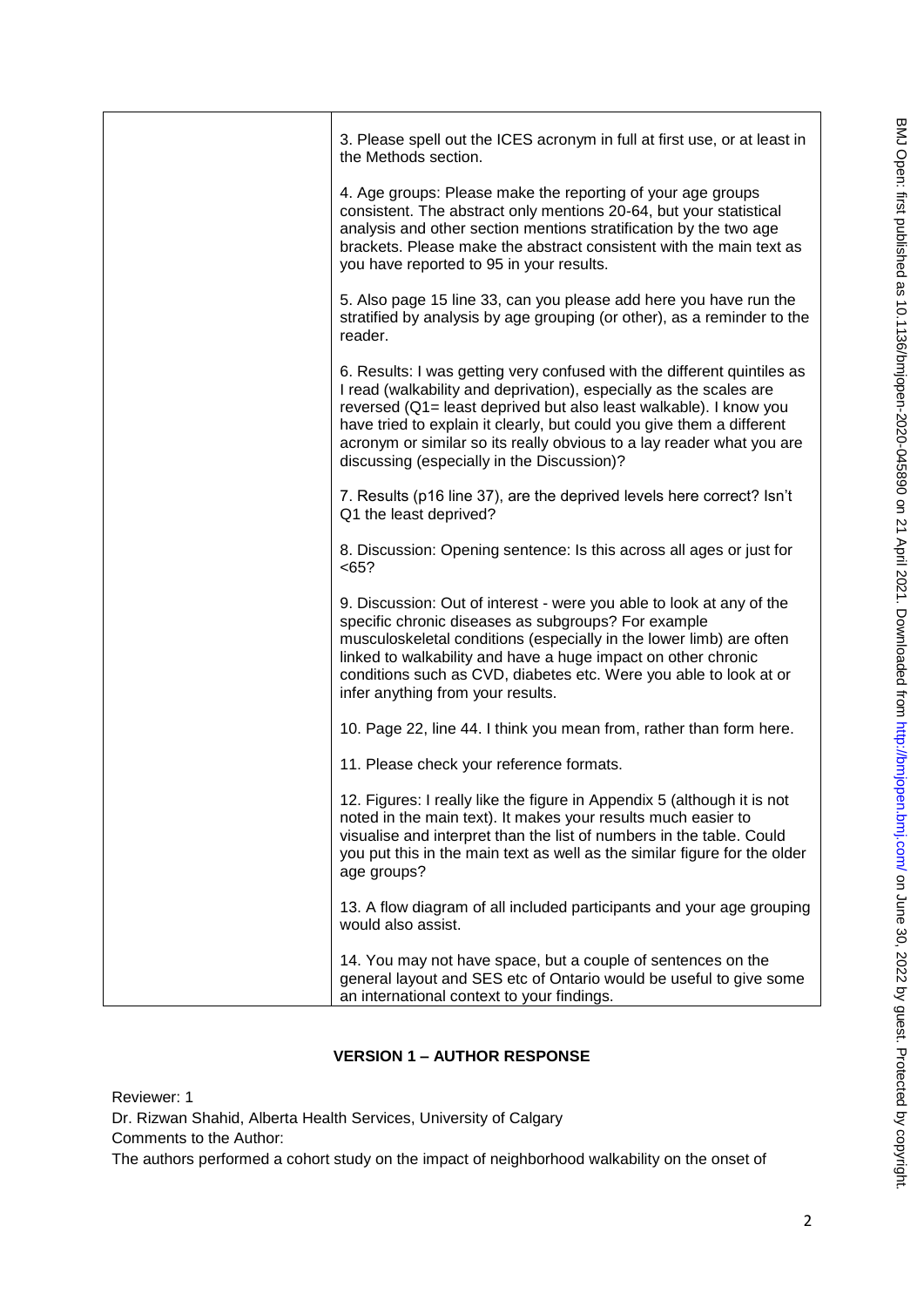multimorbidity. The paper is well written and presented. I do not have any major concerns. Few suggestions are:

#### **We are thankful for your review and kind words regarding the draft manuscript.**

Canadian Dollar should be written as CAD instead of CND.

#### **We thank the reviewer for picking up our typo. The typo has been corrected. (p. 4)**

Explain what is The On-Marg Index in the beginning of the section. Readers should not wait until page 11 to know it is Ontario Marginalization Index.

## **Thank you for this helpful suggestion. The description for the ON-Marg has been moved up in the methods section. (p. 6)**

Add a map showing the area (the City of Toronto and 14 neighborhoods within Ontario used in this study.

#### **The following is the geographic coverage of the Walkability Index within Ontario, Canada.**



Besides these comments, I do not have any problem with the manuscript proceeding to publication.

#### **We are grateful for your helpful suggestions.**

Reviewer: 2 Dr. Jocelyn Bowden, The University of Sydney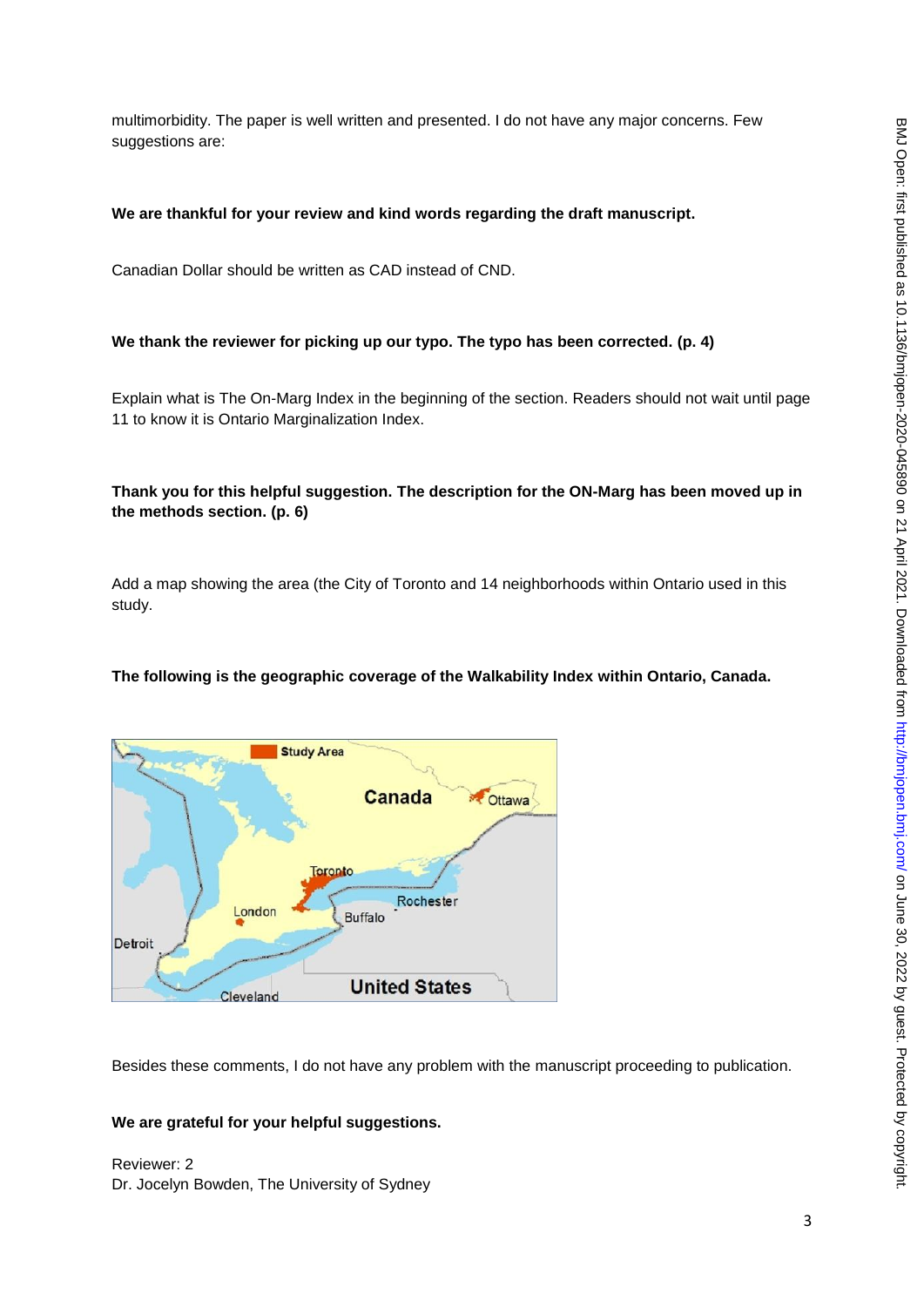Comments to the Author: Dear Study Authors

Thank you for the opportunity to read your protocol manuscript. You have undertaken a retrospective cohort study with a time to event analysis to examine the relationship between risk of multimorbidity and the walkability of neighbourhoods. This is an important area of research and it is great to see more work in this area. My comments mostly related to readability and clarification of a few points.

**We are grateful for your review and for your appreciation of this study and the need for more research within context of multimorbidity and impact of the built environment on physical activity promotion and population health.**

1. ON-Marg index (page 9) – could you also put what this is an index of in the section title. E.g. an SES index, etc.

## **Please see the On-Marg title where the following has been added: '(Area-Level Measure for Socioeconomic Status and Marginalization)' . (p.6)**

2. In a few sections you have put a study showed… but not clarified the condition or group of conditions. For example, material deprivation was strongly associated with

multimorbidity in a previous study -Could you please note it here it was for chronic conditions etc (or other). Similarly the walkability index and its relationship reduced dependence on cars. Was this a general cohort?

**With regards to your first comment, in a cross-sectional study, material deprivation was shown to be highly associated with multimorbidity (derived from the same list of chronic conditions as this study). Furthermore, there was a positive association shown between each deprivation quintile and increased prevalence of multimorbidity within the entire population of Ontario.** 

1. Moin JS, Moineddin R, Upshur REG. Measuring the association between marginalization and multimorbidity in Ontario, Canada: A cross-sectional study. J Comorb. 2018;8(1):2235042X18814939.

**With regards to your second comment, at least two studies that I am aware of, have shown that in general, populations that reside within more walkable neighbourhoods are less dependant on cars, showing less automobiles per household and higher average use of other modes of transportation (walking, cycling, public transit). Both studies were conducted within Southern Ontario.** 

<sup>1.</sup> Chiu M, Shah BR, Maclagan LC, Rezai MR, Austin PC, Tu JV. Walk Score® and the prevalence of utilitarian walking and obesity among Ontario adults: A cross-sectional study. Health Rep. 2015;26(7):3-10.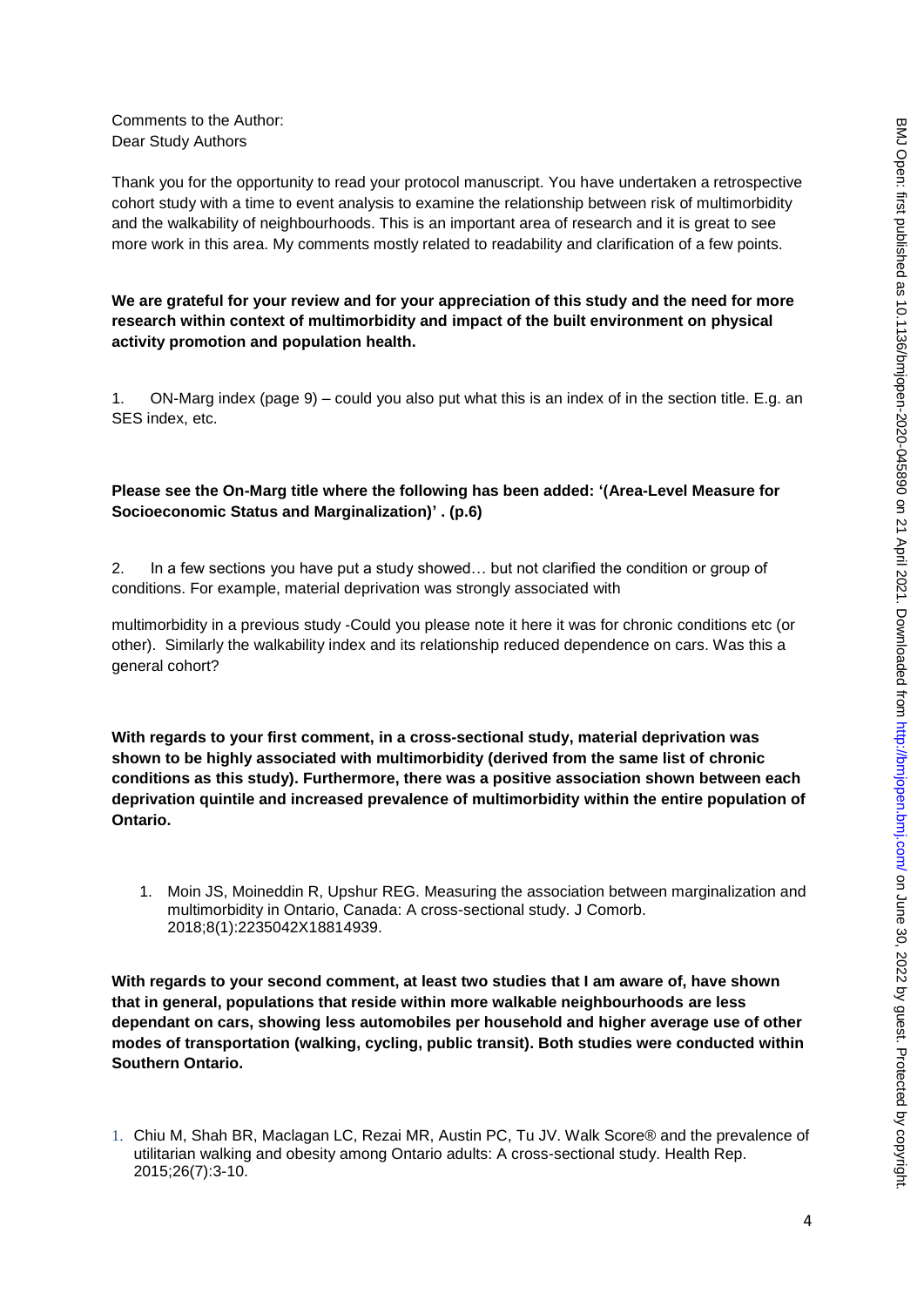- 2. Creatore MI, Glazier RH, Moineddin R, Fazli GS, Johns A, Gozdyra P, et al. Association of Neighborhood Walkability With Change in Overweight, Obesity, and Diabetes. JAMA. 2016;315(20):2211-20.
- 3. Please spell out the ICES acronym in full at first use, or at least in the Methods section.

#### **ICES was previously known as the Institute for Clinical Evaluative Sciences. A few years ago, they dropped the title and retained the acronym. Therefore, ICES is now their official name.**

4. Age groups: Please make the reporting of your age groups consistent. The abstract only mentions 20-64, but your statistical analysis and other section mentions stratification by the two age brackets. Please make the abstract consistent with the main text as you have reported to 95 in your results.

#### **Thank you for pointing this out. It is an excellent suggestion and we have corrected the manuscript accordingly. Please see pages 2 and 3. (p. 2, 3)**

5. Also page 15 line 33, can you please add here you have run the stratified by analysis by age grouping (or other), as a reminder to the reader.

## **The 2 age cohorts have been documented now on page 2, 10, 13, and 16. I also made a minor change on page 15 to clarify which results pertain to which cohort.**

6. Results: I was getting very confused with the different quintiles as I read (walkability and deprivation), especially as the scales are reversed (Q1= least deprived but also least walkable). I know you have tried to explain it clearly, but could you give them a different acronym or similar so its really obvious to a lay reader what you are discussing (especially in the Discussion)?

**Thank you for pointing this out. Unfortunately, this can be a bit confusing at times, as walkability in Q5 neighbourhoods is a good thing while Q5 deprivation is not. To help keep this in perspective for the readers unfamiliar with these indexes, I have added within brackets, brief definitions of each. Please see pages: 10.** 

7. Results (p16 line 37), are the deprived levels here correct? Isn't Q1 the least deprived?

**Thank you for double checking, yes they are. It is not clear why Q1 would not be significant while Q2 is. But we have seen this happen in other studies and indices where the associated outcome was stronger in Q2 than Q1 or Q4 rather than Q5. It could be due to the fact that Q1 which would include the poorest population qualify for government assistance and programs, while Q2 represents the lower-middle class, which at this point in time is experiencing**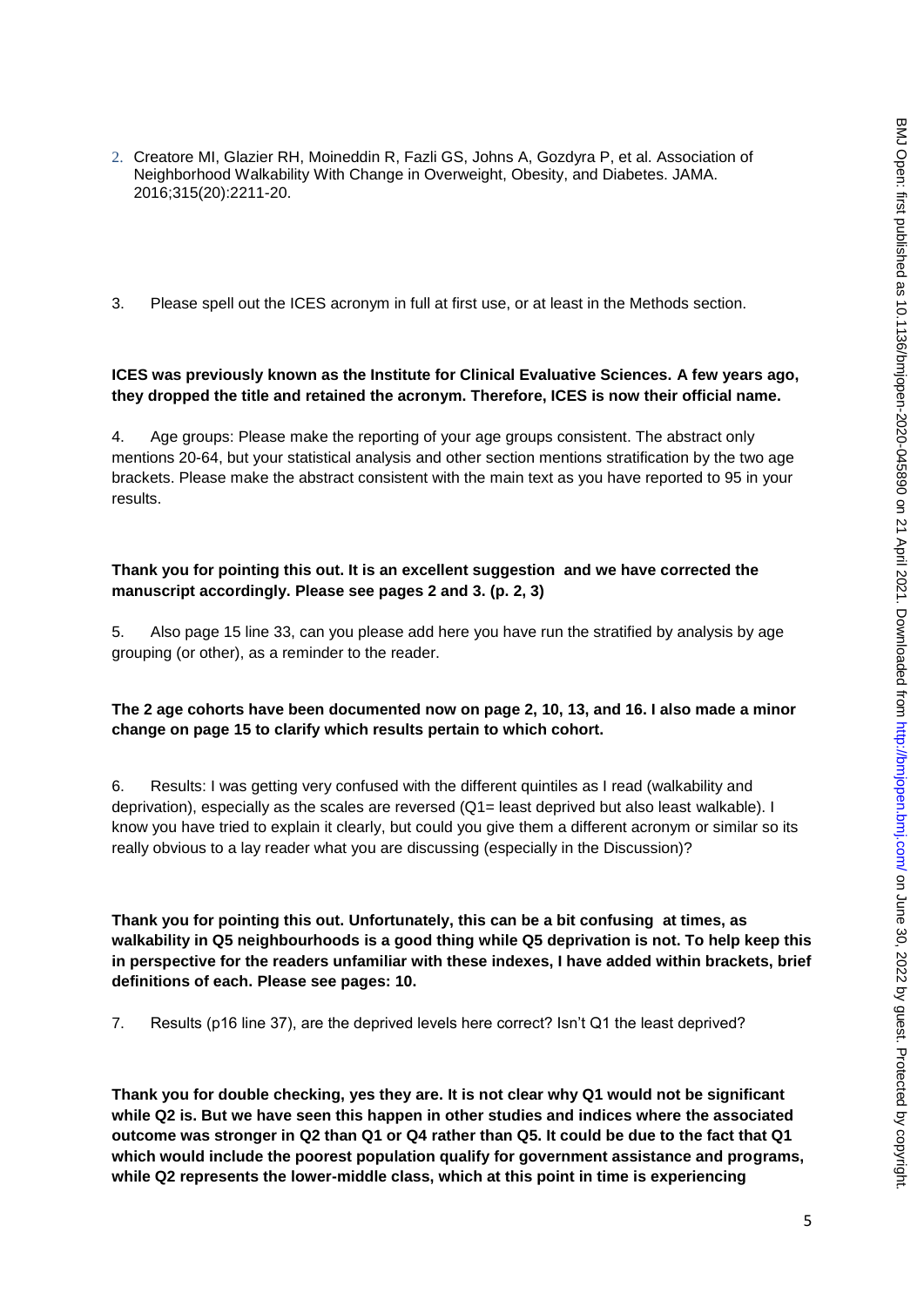**difficulty and stress associated with higher costs of living and little to no assistance from the government. While this may be the explanation, we did not want to speculate in this study. Therefore, there is no clear justification for this phenomenon at this time, but we hope to examine this further in subsequent studies.**

8. Discussion: Opening sentence: Is this across all ages or just for <65?

## **You are correct, this was a bit confusing. Results were only significant within the younger cohort, which is what we expected. I have explicitly mentioned the 20-64-year cohort at the beginning of the discussion to make this clearer.**

9. Discussion: Out of interest - were you able to look at any of the specific chronic diseases as subgroups? For example musculoskeletal conditions (especially in the lower limb) are often linked to walkability and have a huge impact on other chronic conditions such as CVD, diabetes etc. Were you able to look at or infer anything from your results.

**This is an excellent point and something that we hope to investigate in future studies to see which morbidities tend to be more restrictive in terms of mobility or whether there is a subset of chronic conditions that are best remediated by physical activity. However, for this study, given that the initial cohort were healthy adults without multimorbidity and the novelty of examining the relationship between the built environment and multimorbidity, the sub-analysis of individual or subset conditions were out of scope with this study.** 

10. Page 22, line 44. I think you mean from, rather than form here.

#### **Thank you for catching this mistake. Please see correction. (p. 21)**

11. Please check your reference formats.

#### **References have been checked in accordance with current Vancouver style reference guidelines.**

12. Figures: I really like the figure in Appendix 5 (although it is not noted in the main text). It makes your results much easier to visualise and interpret than the list of numbers in the table. Could you put this in the main text as well as the similar figure for the older age groups?

**This is a good point, however there was no significant results for older age groups, therefore we did not include figure for older age group. The forest plot for the younger cohort (20-64) has been moved to the results section. Please see page 16.** 

13. A flow diagram of all included participants and your age grouping would also assist.